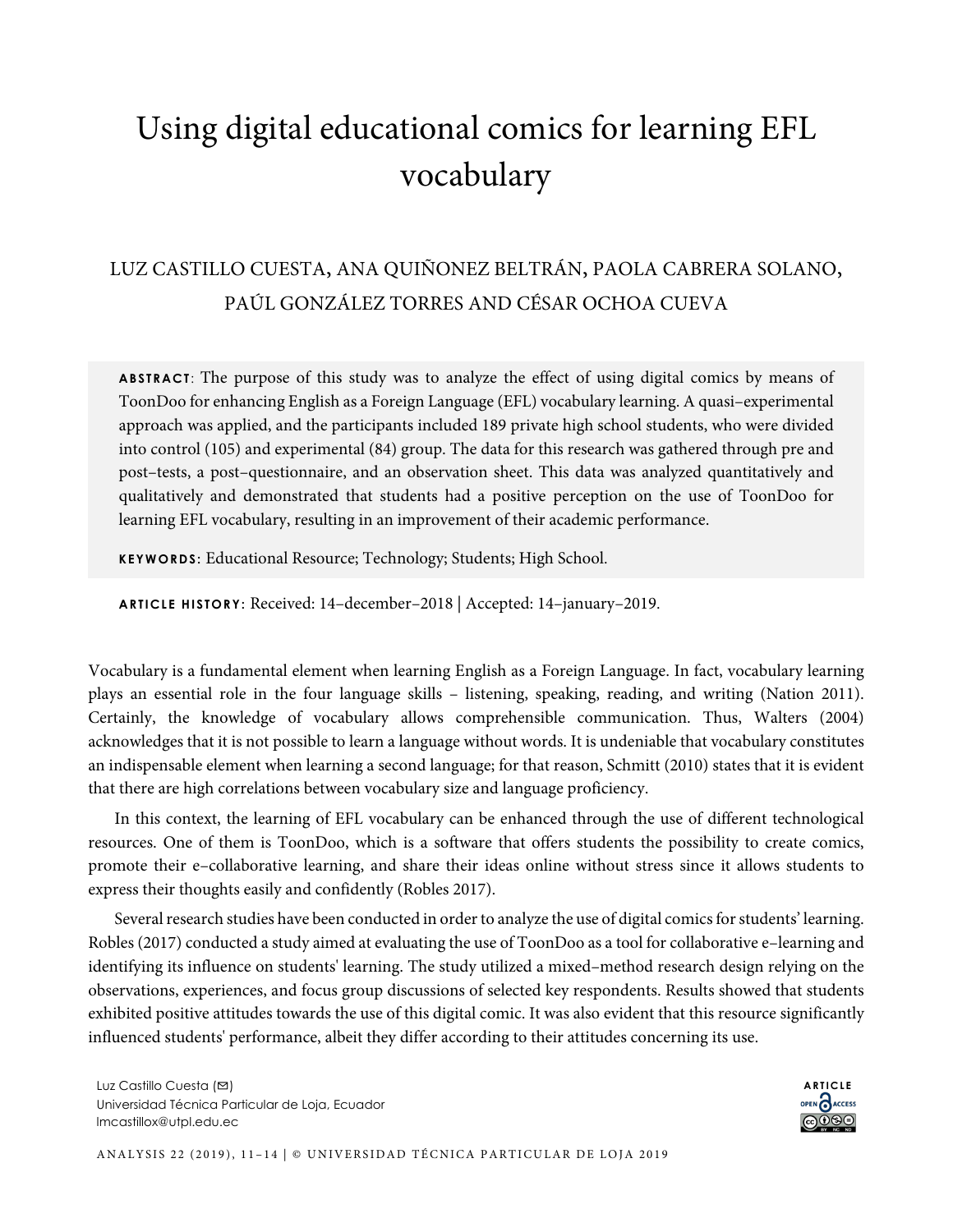#### **12** | LUZ CASTILLO CUESTA, ET AL.

Marianthi, Boulodakis and Retalis (2016) studied the concept of hypermedia comic books and their added value in education; their research had the purpose of analyzing the effectiveness of digital comics, as an innovative tool for teaching and learning, in the development of an effective lesson plan. Their study involved using comics in a postgraduate e–learning course of 22 students. The results confirmed the strengths of comics in education and the added value of digital hypermedia comics; also, the participants had a favorable view about the use of comics.

Although previous studies have investigated the use of comics, none of them have focused on the use of ToonDoo for learning EFL vocabulary. Therefore, the contribution of our research is to provide insights into this issue, which will benefit students who have not had the opportunity to learn new words in an innovative way through the use of technological resources. Thus, the advantages of this software, involving easy access, friendly interface, entertaining activities, and flexible design, will allow students who are learning English as a foreign language to improve and increase their vocabulary knowledge. Because of the aforementioned reasons, the following research questions have been addressed:

How effective is the use of ToonDoo to learn EFL vocabulary?

What are the students´ perceptions on the use of ToonDoo to enhance EFL vocabulary learning?

The research was conducted in Loja, a city in the Southern region of Ecuador. The participants included 189 private high school students (102 male and 87 female participants) whose ages varied between 12 and 13 years. They were taking seven classes per week of EFL regular classes. The participants were divided into experimental (84 students) and control (105 students) group. A quasi–experimental design was used in this study, which involved pre and post–tests, a post–questionnaire, and an observation sheet; these instruments were validated before their administration. The data gathered was analyzed quantitatively (by using SPSS software) and qualitatively so that conclusions were drawn.

At the beginning of the research, the pretest was administered to both groups in order to determine students' level of vocabulary knowledge. During the five months of intervention, the students did different activities in order to enhance their EFL vocabulary. The experimental group received an initial training for using the tool and continuous guidance for solving difficulties they faced during the process. This group had English classes that included vocabulary activities with ToonDoo; meanwhile, the control group did not receive classes using this tool. In this period, five observations were performed by the researchers in order to determine students' attitudes regarding the use of this resource. Finally, the post test was applied to all the participants to know if there were significant differences between the results of both control and experimental group in relation to vocabulary learning. Furthermore, a post–questionnaire was administered to the participants in the experimental group to know their perceptions with respect to their experience using ToonDoo for learning EFL vocabulary.

Regarding the effectiveness of the use of ToonDoo to learn EFL vocabulary, the results show that pre–test and post–test scores evidenced statistical differences, which was determined through the use of the student's t–test. In fact, the pre–test scores show a slight difference between control and experimental groups (0.16); however, the post–test scores demonstrated a significant improvement for the experimental group with 1.5 points of difference, which implies that the tool used was effective for EFL vocabulary learning.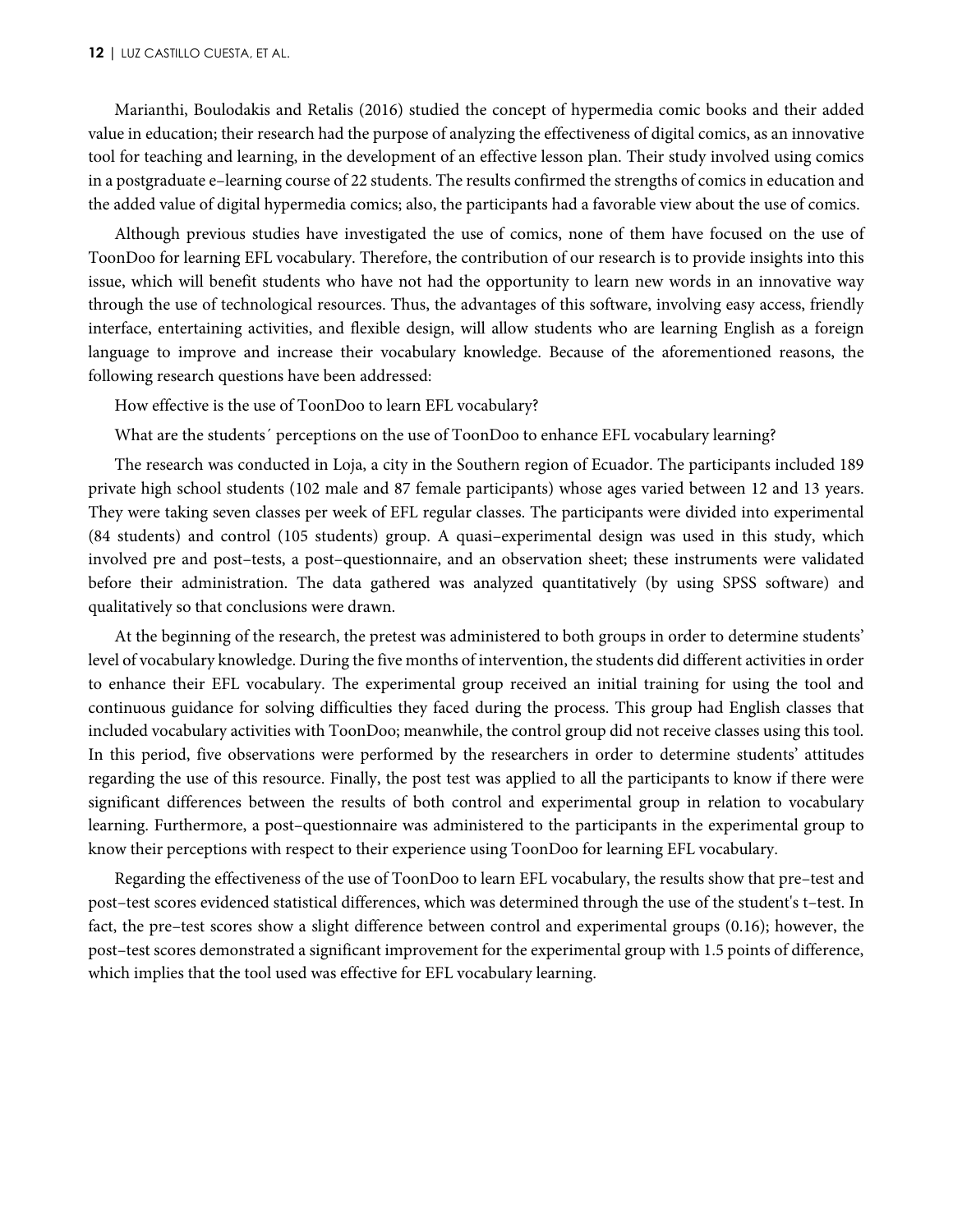| Group        | Pre-test<br>(Means) | Post-test<br>(Means) |
|--------------|---------------------|----------------------|
| Experimental | 6.84                | 8.53                 |
| Control      | 6.68                | 7.03                 |
|              |                     | $p = 0.032$          |

Table 1. Means of pre-test and post-test results

In relation to the students' perceptions on the use of ToonDoo for enhancing EFL vocabulary, most of the them (89.76%) perceived it as a motivating tool for this purpose. With respect to quality and image resolution and the use of vocabulary in context, most of the students (80 % – 74.53 % respectively) consider that these characteristics have a positive influence on their vocabulary learning. Furthermore, they (85.06 %) affirm that they would like to continue using this resource in the future with the same purpose. It is important to highlight that these remarkable results might be due to the previous training and the continuous guidance researchers offered for using this tool and solving difficulties students faced during the process.

In conclusion, ToonDoo is an effective tool for learning English as a Foreign Language vocabulary since the post–test scores revealed a significant improvement in the experimental group. In addition, the students' perceptions on the use of these digital comics to enhance EFL vocabulary learning were highly positive because this tool motivates students due to its characteristics; therefore, they will continue using it for improving their knowledge.

Based on the aforementioned conclusions, we consider that there are plenty of practical applications for the results of this study and the possibilities that this technological tool offers educators and researchers. Thus, our future research will focus on new activities that enhance English skills and subskills.

### ACKNOWLEDGEMENTS

The authors take this opportunity to acknowledge the Research Department at Universidad Técnica Particular de Loja for promoting and supporting research projects through the EFL Learning, Teaching and Technology Research Group.

#### REFERENCES

- Marianthi, Vassilikopoulou, Michael Boulodakis, and Symeon Retalis (2016). "From digitised comic books to digital hypermedia comic books: their use in education." *Piraeus: University of Piraeus* 1, no. 7. http://www.comicstripcreator.org/files/papers/DigitalHypermediaComics.pdf
- Nation, Paul (2011). "Research into practice: Vocabulary*." Language Teaching* 44, no 4: pp. 529–539.
- Schmitt, Norbert (2010). *Researching Vocabulary a Vocabulary Research Manual*. Houndmills, Basingstoke, Hampshire: Palgrave Macmillan.
- Robles, Ava (2017). "Evaluating the Use of Toondoo for Collaborative E–Learning of Selected Pre–Service Teachers." *International Journal of Modern Education and Computer Science* 9, no. 11: 25–32. doi:10.5815/ijmecs.2017.11.03.